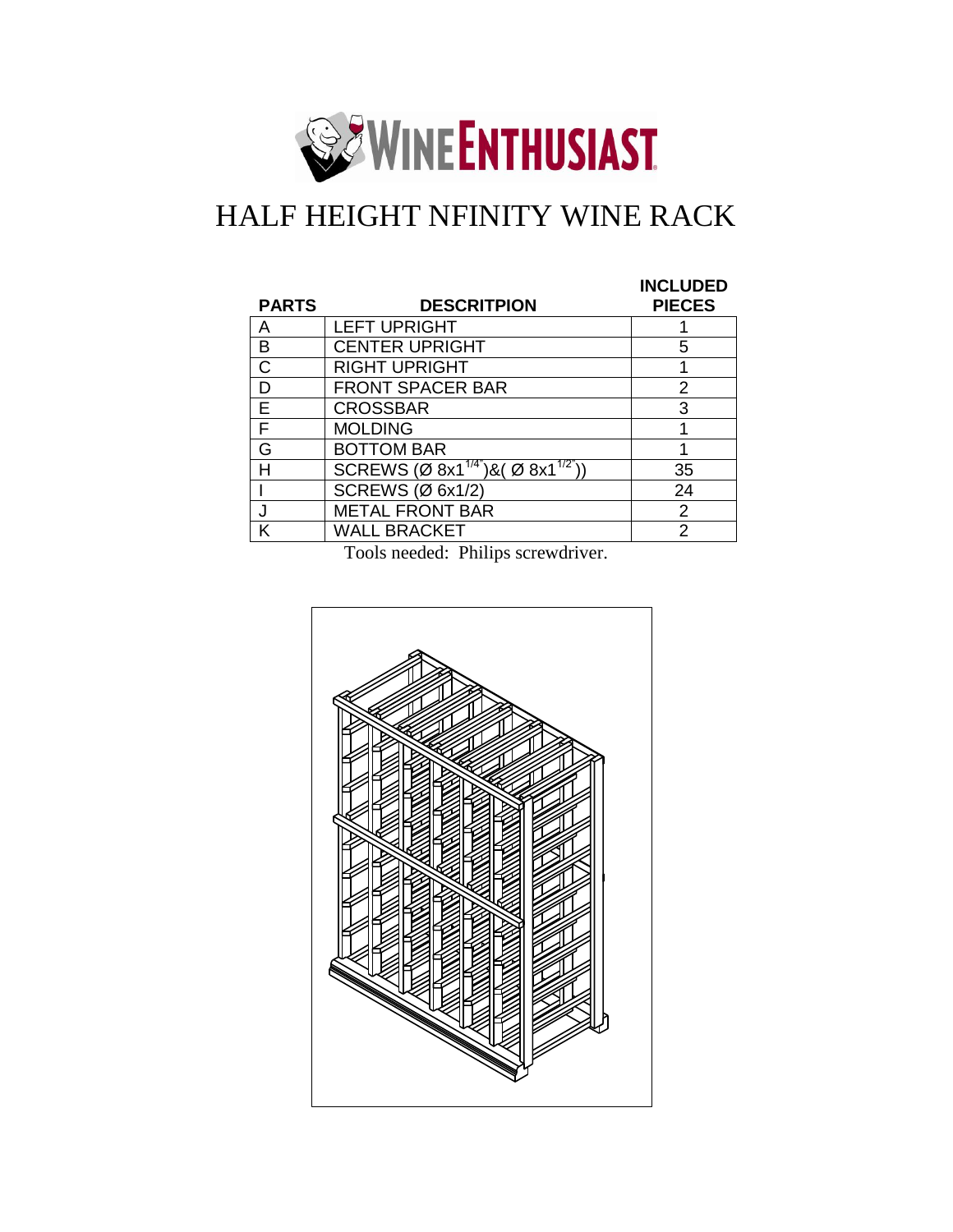



- 1. Starting with the center uprights (B), screw in the 3 crossbars (E) into the pre-drilled holes on the back side of the rack using provided screws (H). It's important to make sure the display row lines up correctly to ensure proper assembly. You can then attach the (A) left upright and (C) right upright in the same manner.
- 2. With the rear cross bars firmly in place, attach the 2 metal front bars (J) into the pilot holes on the front of the rack with screws (I). You can now attach the front spacer bar.
- 3. The metal front bar has pre-drilled holes that so that the front spacer bars can be attached from behind. Place the (D) front spacer bar against the (J) metal front support and insert all screws from behind. You may find it easier to stand in back of the wine rack during this step.